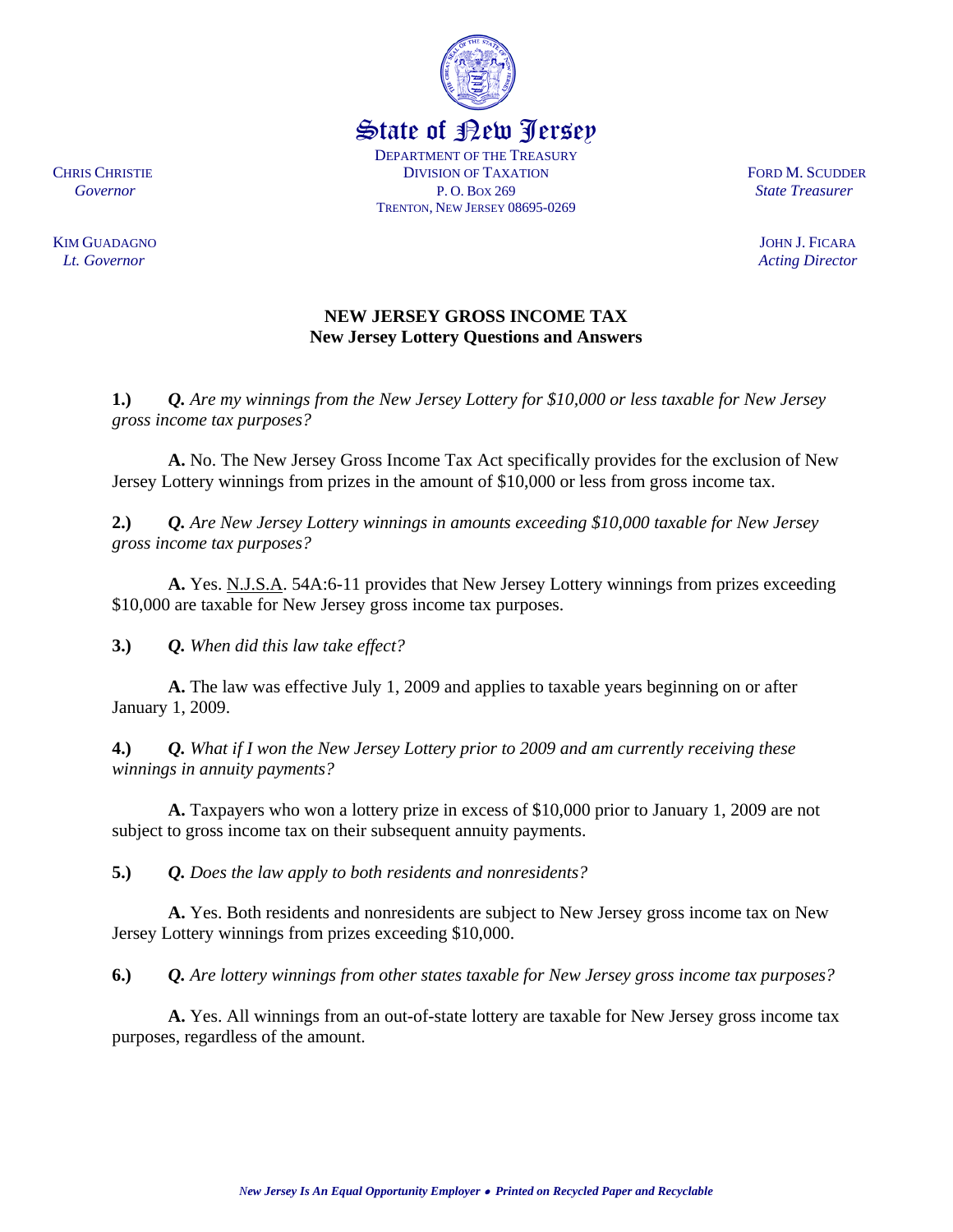# **7.)** *Q. Will the New Jersey Lottery withhold income tax on taxable winnings?*

**A.** The rate of withholdings is determined by the amount of the payout. Once it is determined that a prize is taxable, i.e. over \$10,000, the entire amount of the payout is subject to withholding, not just the amount in excess of \$10,000. Pursuant to the authority set forth in N.J.S.A. 54A:7-1(c) and effective July 1, 2016, the withholding rates for gambling winnings paid by the New Jersey Lottery are as follows:

- 5% for lottery payouts between \$10,001 and \$500,000;
- 8% for lottery payouts in excess of \$500,000; and
- 8% for lottery payouts in excess of \$10,000, if the claimant does not provide a valid taxpayer identification number.

## **8.)** *Q. Am I required to make estimated income tax payments on my winnings?*

**A.** If you believe that you will not have enough withholdings to cover your New Jersey gross income tax liability, you should make estimated income tax payments so that you are not subject to interest and penalties. For more information, see http://www.state.nj.us/treasury/taxation/pdf/pubs/tgi-ee/git8.pdf.

## **9.)** *Q. Where should I report taxable New Jersey Lottery winnings on my tax return?*

**A.** You should include taxable New Jersey Lottery winnings in the category of "net gambling winnings" on your New Jersey income tax return.

**10.)** *Q. Am I allowed to reduce my taxable New Jersey Lottery winnings by the amount I spent on buying lottery tickets?* 

A. Yes. You may use your gambling losses to offset gambling winnings from the same year, not to exceed the total of your winnings.

#### **11.)** *Q. Am I required to substantiate my gambling losses used to offset winnings?*

**A.** Yes, you may be required to substantiate gambling losses used to offset winnings reported on the New Jersey gross income tax return. Evidence of losses may take several forms, including providing losing tickets, a daily log or journal of wins and losses, canceled checks, notes, etc.

#### **12.)** *Q. What if I choose to donate, split, or assign the proceeds of my lottery winnings?*

**A.** The New Jersey Lottery permits donating, splitting, and assigning lottery proceeds. If you choose to donate, split, or assign your lottery winnings, in whole or in part, it is taxable to the recipient in the same way as for federal income tax purposes.